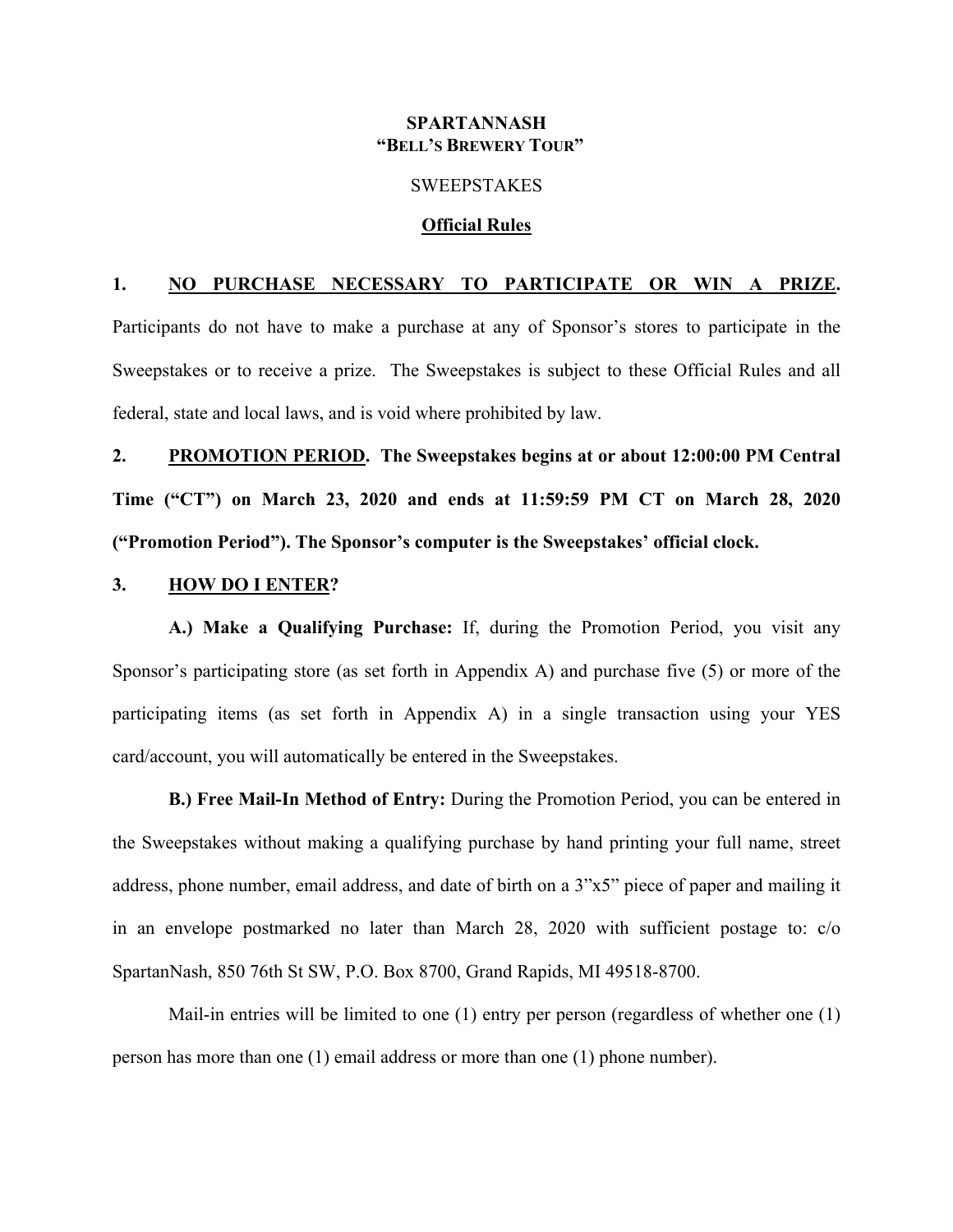**4. AGREEMENT TO OFFICIAL RULES AND DECISIONS.** By entering in the Sweepstakes, each participant fully and unconditionally agrees to be bound by and accepts these Official Rules and the decisions of Sponsor (including, without limitation, decisions regarding eligibility of entries, the selection of participants and the winner, and the awarding of the prizes), which are final and binding in all respects.

**5. HOW DO I WIN?** For each prize, the potential winner will be selected in a random drawing to be held no later than April 3, 2020. The random drawing will be conducted from among all entries received during the Promotion Period. You do not need to be present at a participating store to win. The potential winners will be notified by a representative of Sponsor via email or phone on or within 14 business days of the drawing. The potential winners must respond to such notification within two (2) calendar days after notification. If a potential winner fails to respond within two (2) calendar days, declines to accept the prize, or fails to provide the required documents to Sponsor by the deadline indicated, such potential winner will be disqualified, and Sponsor will select an alternate winner from among the remaining eligible entries. If, for any reason, more potential winners are notified than the number of prizes offered, as set forth in these Official Rules, Sponsor reserves the right to award the prizes through a random drawing from among all eligible potential winners so notified.

### **6. WHAT CAN I WIN?**

**Grand Prize**: One (1) winner will be selected to receive up to ten (10) tickets for one (1) guided tour of Bell's Brewery in Kalamazoo, MI during the calendar year 2020, subject to availability. Note that transportation and hotel accommodations are not included with prize, and all costs associated therewith will be the responsibility of the winner. On weekends, guided tours of Bell's Brewery in Kalamazoo, MI are complimentary, so the prize has no approximate retail value.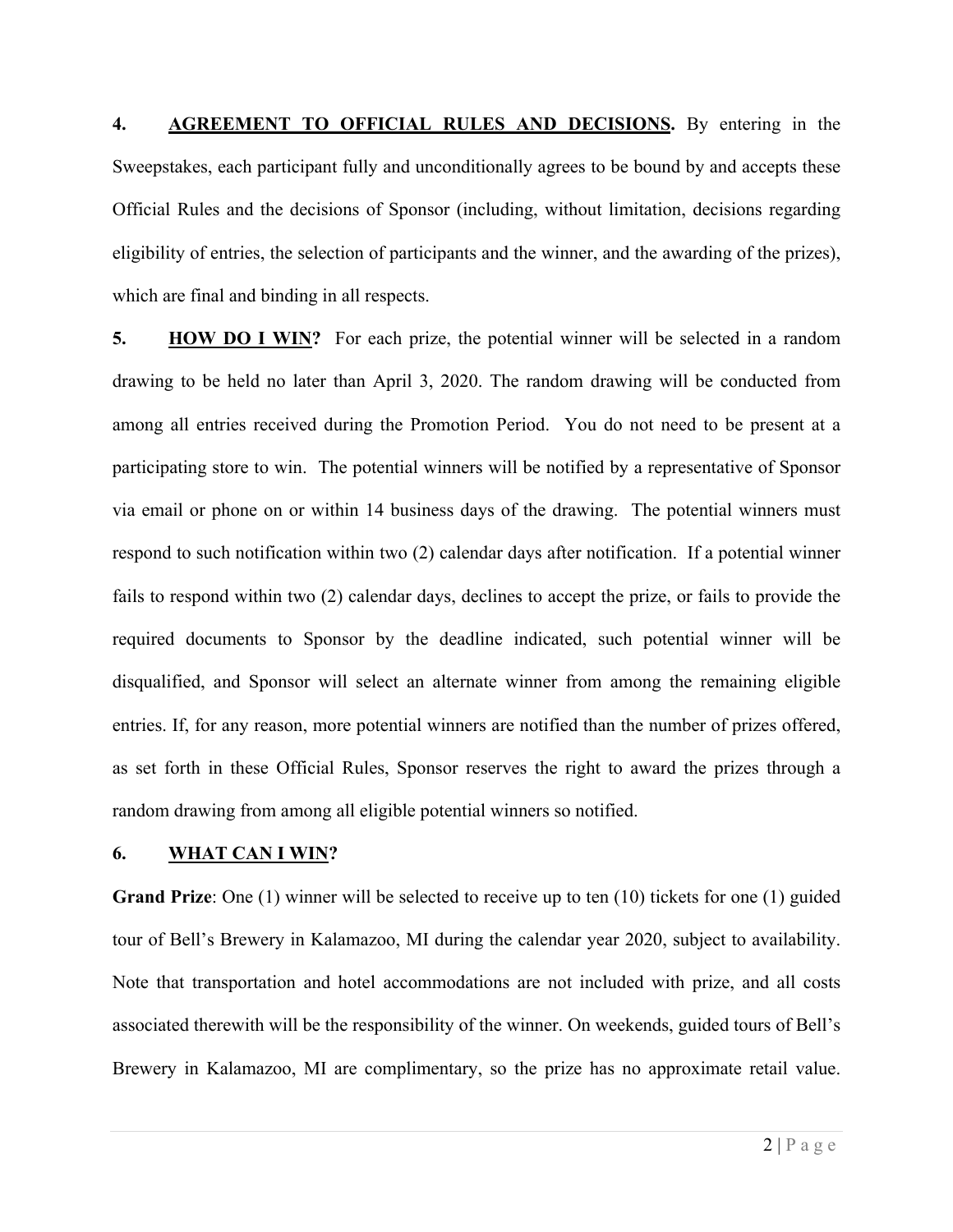No prize substitutions or exchanges will be allowed, except by Sponsor, who reserves the right to substitute a prize of equal or greater value in case of unavailability of any prize or a force majeure event. Delivery of the prize will be made to the street address provided by each respective winner.

**7. AM I ELIGIBLE?** The Sweepstakes is open only to legal United States residents of Michigan who are twenty-one (21) years of age or older at the time of entry. Employees, officers, directors, agents and representatives (and their families, and members of their households, whether or not related) of Sponsor, its parent companies, subsidiaries, affiliates and the competitors of Sponsor are not eligible to participate or receive a prize. To learn the identity of a prize winner (available after March 28, 2020), send a self-addressed, stamped envelope to: c/o SpartanNash, 850 76th St SW, PO Box 8700, Grand Rapids, MI 49518-8700. All such requests must be received by April 30, 2020, by 12:00:00 PM CT.

**8. WHAT ARE MY ODDS OF WINNING?** Odds of being selected in the random drawing will be determined by the number of eligible entries received.

**9. GENERAL CONDITIONS.** Sponsor reserves the right, in its sole discretion, to terminate, modify or suspend the Sweepstakes if, in Sponsor's opinion, there is any suspected or actual evidence of electronic or non-electronic tampering with any portion of the Sweepstakes, or if viruses, bugs, unauthorized intervention, fraud, technical difficulties or failures or any other factor beyond Sponsor's reasonable control corrupt or affect the administration, security, fairness, integrity or proper conduct of the Sweepstakes. In such event, Sponsor reserves the right (but does not have the obligation) in its sole discretion to award the prize(s) at random from among eligible, non-suspect entries received up to the time of suspected impairment. Sponsor reserves the right in its sole discretion to disqualify any individual it finds to be tampering with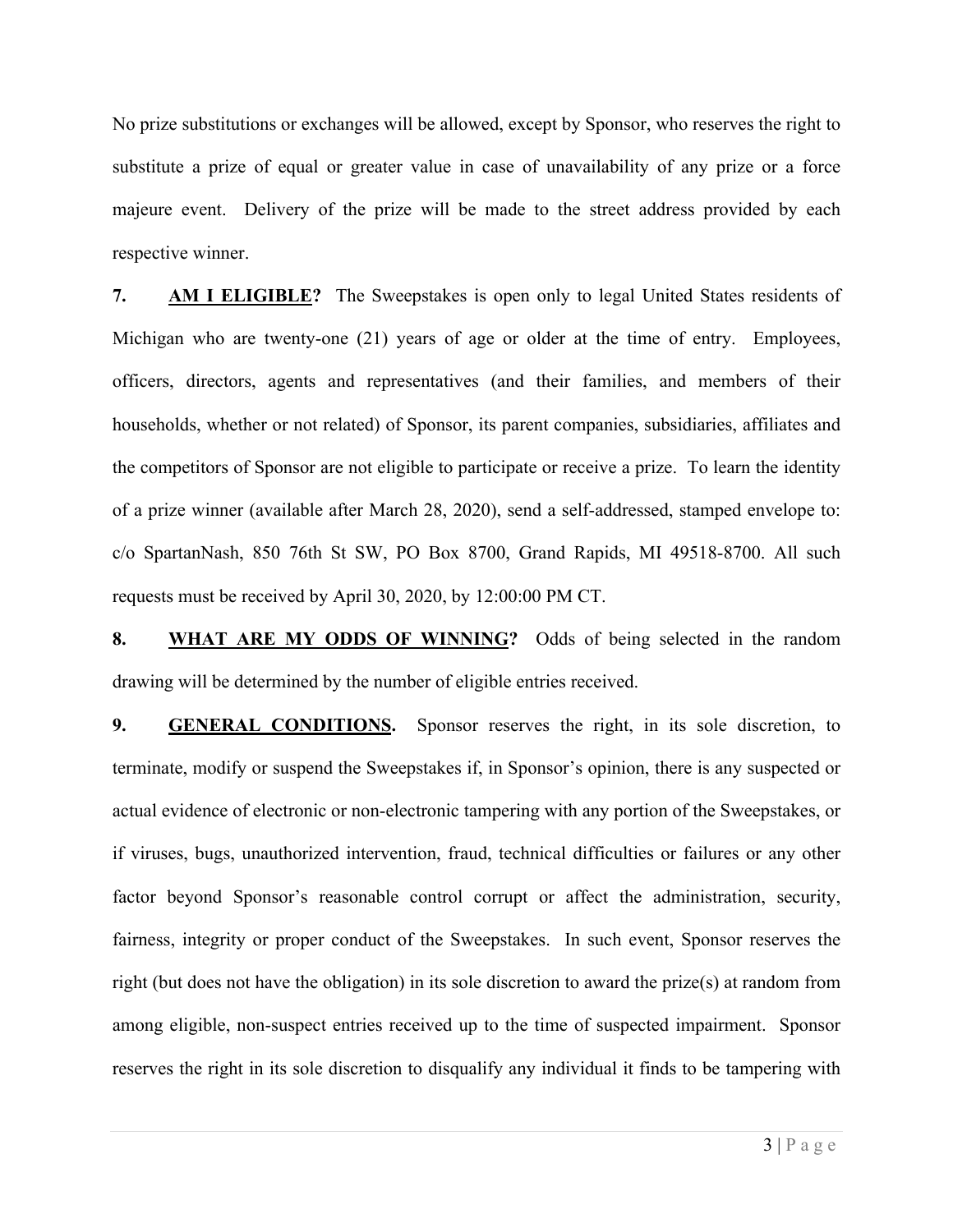the entry process or the operation of the Sweepstakes or to be acting in violation of these Official Rules or in an unsportsmanlike or disruptive manner. Any attempt by any person to deliberately damage any website or undermine the legitimate operation of this Sweepstakes is a violation of criminal and civil laws, and, should such an attempt be made, Sponsor reserves the right to seek damages and other remedies from any such person to the fullest extent permitted by law. Sponsor's failure to enforce any term of these Official Rules shall not constitute a waiver of that provision or any other provision of these Official Rules.

**10. RELEASE.** By entering the Sweepstakes, participants and winners release Sponsor, its parent companies, subsidiaries and affiliates and the officers, directors, employees, agents, and representatives of each from any and all liability of any kind for any loss, harm, damage, personal injury and/or death, arising out of participation in this Sweepstakes and/or the acceptance, use or misuse of the prize, and grant permission to Sponsor to use winner's name, street address, city and state for advertising, trade and promotional purposes in all media without additional compensation or notice wherever lawful. All federal, state and local taxes, if any, and any other expenses on the receipt and use of the prize are solely the winner's responsibility.

**11**. **LIMITATIONS OF LIABILITY.** Sponsor is not responsible for: (a) incorrect or inaccurate transcription of entry information or late, lost, stolen, unintelligible, illegible, damaged, mutilated, altered, incomplete, postage due or misdirected entries or entries received through impermissible or illegitimate channels, all of which will be disqualified; (b) technical failures of any kind, including but not limited to the malfunctioning of any telephone, wireless, mobile, texting or computer online systems, networks or lines, telephone, wireless, mobile, texting or computer equipment, website, server provider, network, hardware or software; (c) the unavailability or inaccessibility of any website or service, including, without limitation,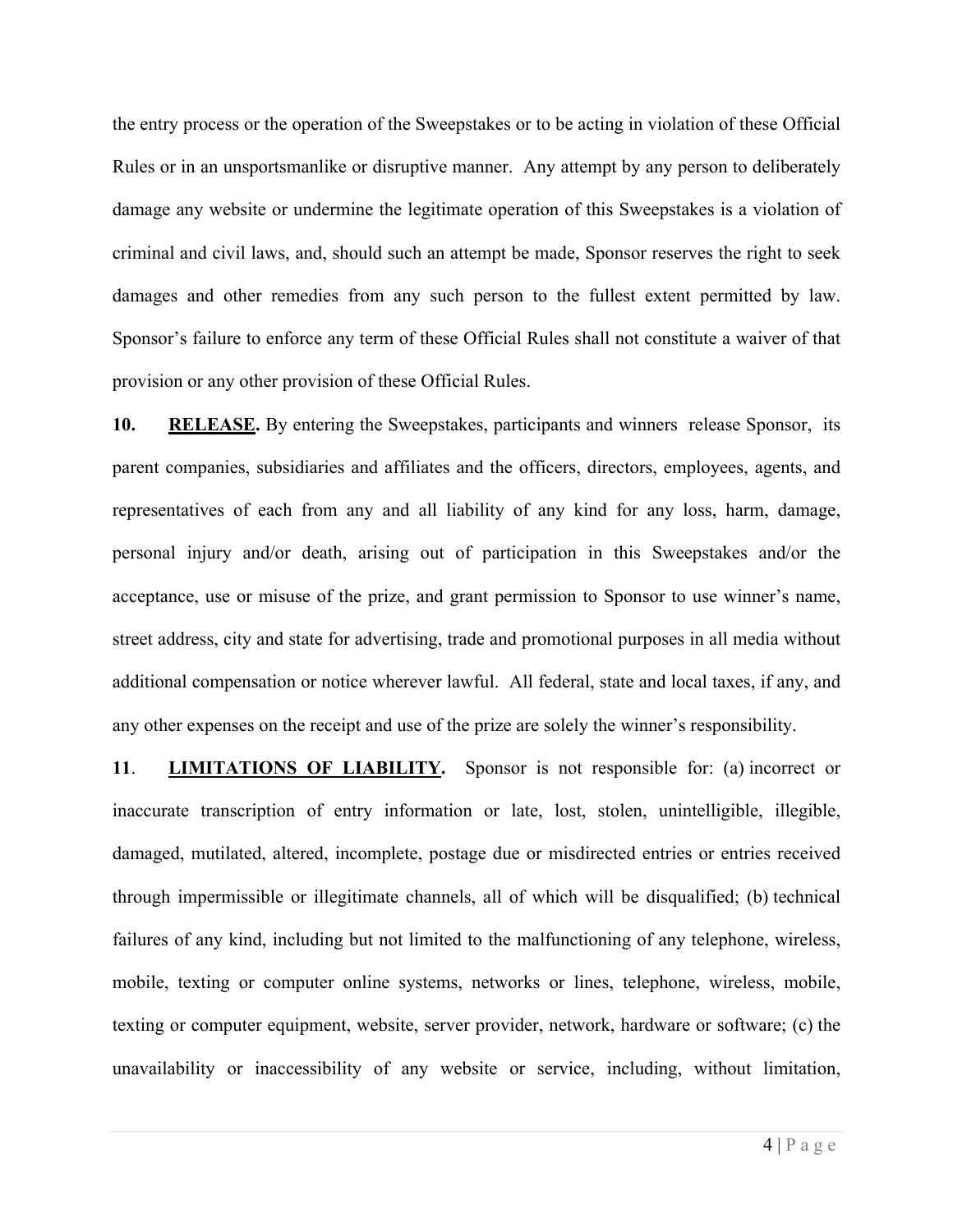telephone, wireless, mobile, texting or computerized service; (d) unauthorized intervention in any part of the entry process or the Sweepstakes; (e) printing, typographical, electronic or human errors which may occur in the offer or administration of the Sweepstakes or the processing of entries; or (f) any injury or damage to persons or property, including but not limited to entrant's computer or wireless device, which may be caused, directly or indirectly, in whole or in part, from entrant's participation in the Sweepstakes, or from viewing, playing or downloading any material from Sponsor's website(s), regardless of whether the material was prepared by Sponsor or a third party, and regardless of whether the material is connected to Sponsor's websites by a hypertext link.

**12**. **PUBLICITY.** Except where prohibited by law, participation in the Sweepstakes constitutes each winner's consent to Sponsor's (and its designees', successors' and assigns') use of winner's name, biography, likeness, voice, photographs, video, opinions, statements, hometown, state and country for promotional purposes in any manner or media (including, without limitation, online), worldwide, in perpetuity, and without further payment, consideration, notice, review or consent.

**13. HOW ARE DISPUTES RESOLVED?** Each participant agrees that: (1) any and all disputes, claims, and causes of action arising out of or in connection with this Sweepstakes, or any prizes awarded, shall be resolved individually, without resort to any form of class action, and any judicial proceeding shall take place in a federal or state court within Kent County, Michigan, (2) any and all claims, judgments, and awards shall be limited to actual out-of-pocket costs incurred, including costs associated with entering this promotion, but in no event attorneys' fees; and (3) under no circumstances will a participant be permitted to obtain awards for, and each participant hereby waives all rights to claim punitive, incidental, or consequential damages, any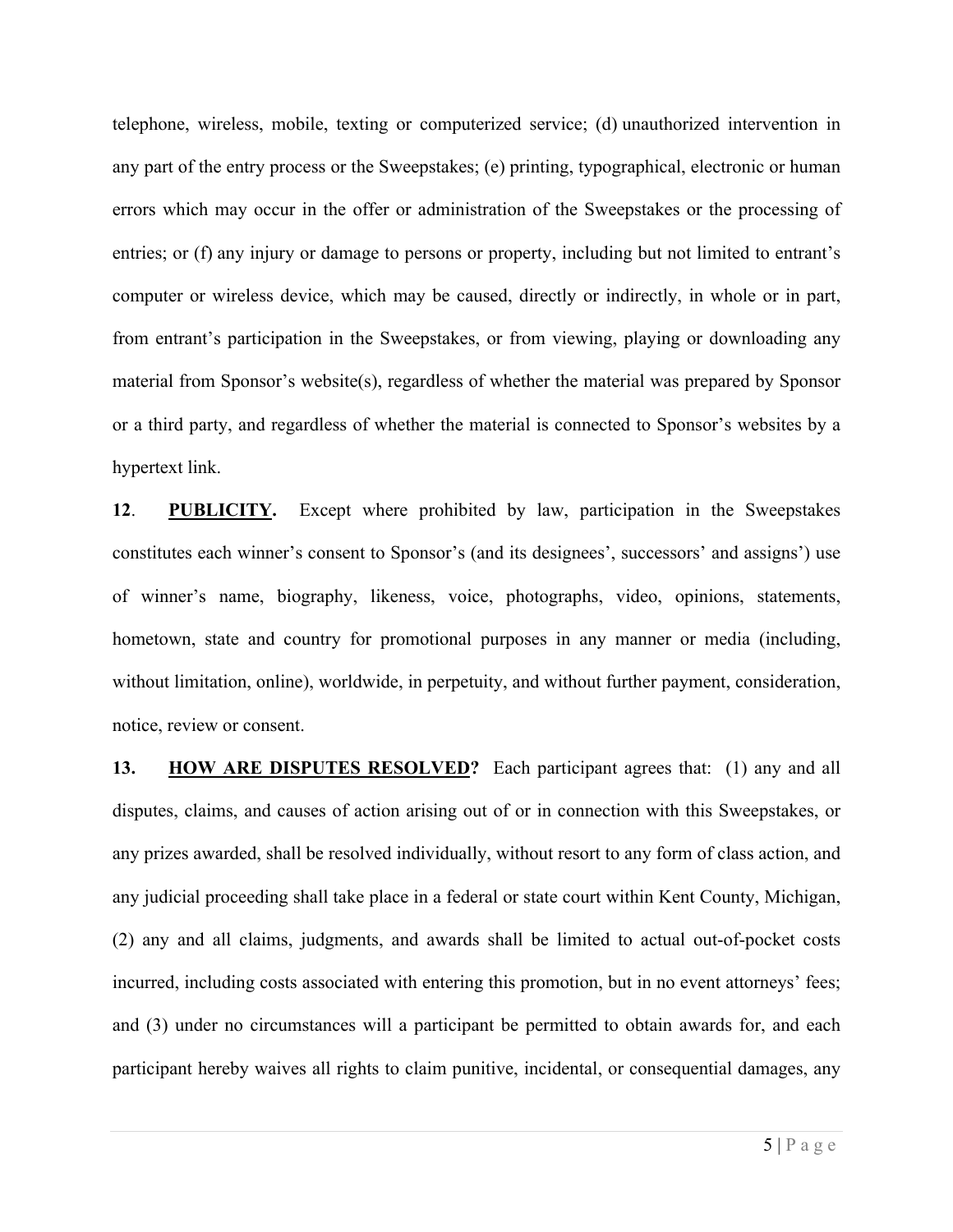other damages other than actual out-of-pocket expenses, and any and all rights to have damages multiplied or otherwise increased. All issues and questions concerning the construction, validity, interpretation and enforceability of these Official Rules, or the rights and obligations of participants and the Sponsor in connection with the promotion, shall be governed by and construed in accordance with the laws of the State of Michigan without giving effect to any choice of law or conflict of law rules or provisions (whether of the State of Michigan or any other jurisdiction) that would cause the application of the laws of any jurisdiction other than the State of Michigan.

**14. DATA PRIVACY.** Information participants provide to Sponsor will be used to communicate with participants in relation to this Sweepstakes as well as to contact participants at a later date with respect to products or services which the Sponsor believes may be of interest to them. Personal information will be handled in accordance with Sponsor's privacy policy available at www.shopfamilyfare.com, www.shopdwfreshmarket.com, www.shopforesthillsfoods.com, www.shopvaluland.com or www.shopvgs.com.

# **15. OFFICIAL RULES. THESE OFFICIAL RULES ARE AVAILABLE AT SPONSOR'S WEBSITE LOCATED AT WWW.SHOPFAMILYFARE.COM/WIN-BELLS-BREWERY-VIP-TOUR, WWW.SHOPDWFRESHMARKET.COM/WIN-BELLS-BREWERY-VIP-TOUR, WWW.SHOPVGS.COM/WIN-BELLS-BREWERY-VIP-TOUR, WWW.SHOPFORESTHILLSFOODS.COM/WIN-BELLS-BREWERY-VIP-TOUR, WWW.SHOPVALULAND.COM/WIN-BELLS-BREWERY-VIP-TOUR, AT THE SWEEPSTAKES SECTION OF THE WEBSITE, OR BY SENDING A SELF-ADDRESSED POSTAGE-STAMPED ENVELOPE TO SPARTANNASH "BELL'S**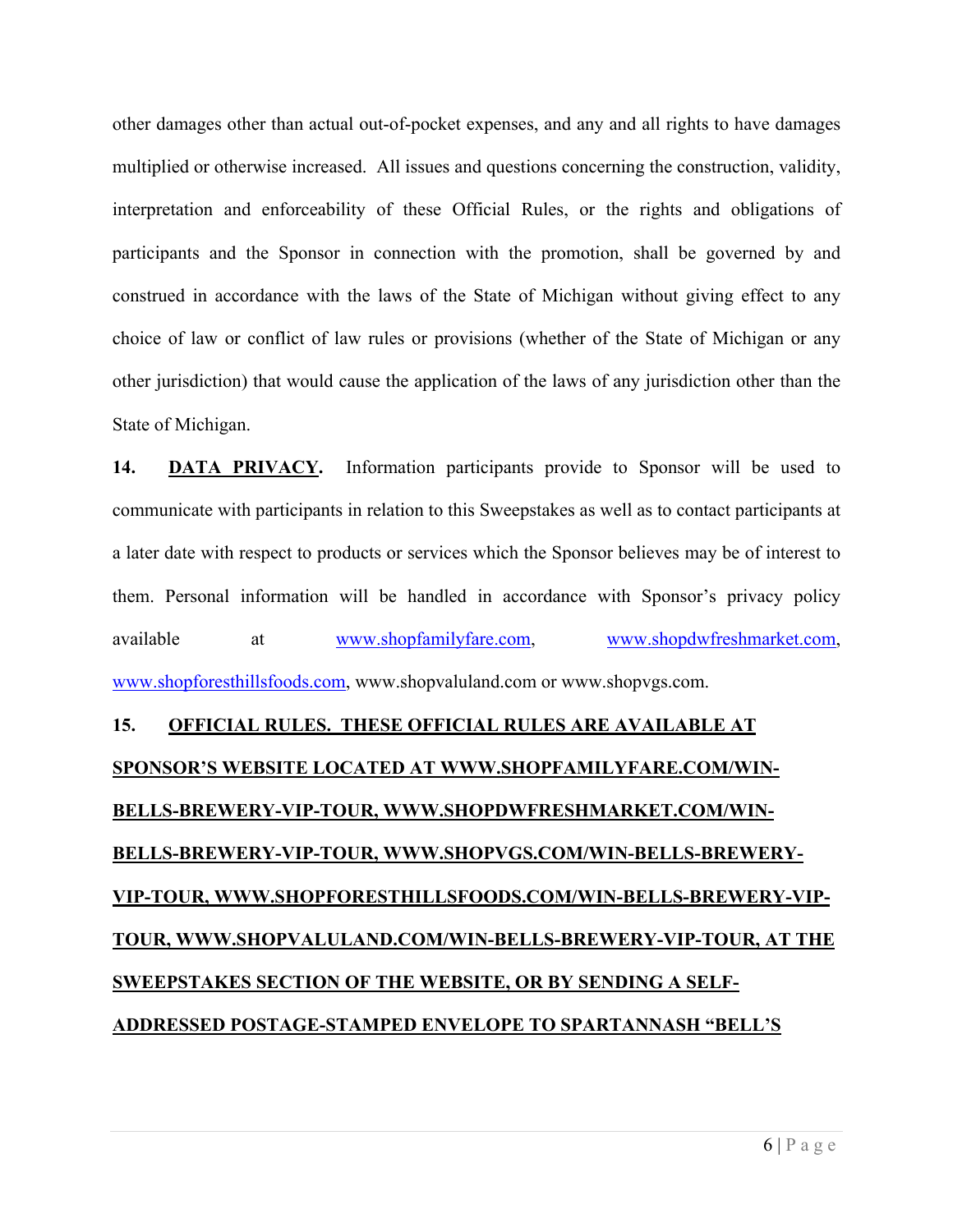## **BREWERY TOUR" OFFICIAL RULES REQUEST," C/O SPARTANNASH, 850 76TH ST SW, PO BOX 8700, GRAND RAPIDS, MI 49518-8700.**

**16. WINNERS' LIST.** To request the name of the Sweepstakes winners, send a selfaddressed, postage-stamped envelope "Bell's Brewery Tour" - Winners List Request, c/o SpartanNash, 850 76th St SW, PO Box 8700, Grand Rapids, MI 49518-8700. Requests must be received by April 30, 2020.

17. **SPONSOR.** This Sweepstakes is sponsored by SpartanNash, 850 76<sup>th</sup> Street Southwest, P.O. Box 8700, Grand Rapids, MI 49518-8700. Sponsor reserves the right to cancel this Sweepstakes at any time and substitute another promotion in its place.

**©2020 SpartanNash. All rights reserved. Sweepstakes participants are hereby authorized to copy these Official Rules on the condition that it will be for the participant's personal use and not for any commercial purpose whatsoever.** 

### **APPENDIX A:**

| <b>BANNER</b>      | Store# | <b>ADDRESS</b>           | <b>CITY</b>          | <b>STATE</b> | <b>ZIP</b> |
|--------------------|--------|--------------------------|----------------------|--------------|------------|
| <b>Family Fare</b> | 108    | 9479 Riley St. Suite 100 | Zeeland              | MI           | 49464      |
| <b>Family Fare</b> | 115    | 2275 Health Drive SW     | Wyoming<br>(Metro)   | MI           | 49519      |
| <b>Family Fare</b> | 116    | 5221 Cherry Ave.         | Hudsonville          | MI           | 49426      |
| <b>Family Fare</b> | 119    | 2245 84th St. SW         | <b>Byron Center</b>  | MI           | 49315      |
| <b>Family Fare</b> | 122    | 993 Butternut Dr.        | Holland              | MI           | 49424      |
| <b>Family Fare</b> | 123    | 1185 S. Washington       | Holland (S.<br>Wash) | MI           | 49423      |
| <b>Family Fare</b> | 137    | 6370 Lake MI Dr.         | Allendale            | MI           | 49401      |
| <b>Family Fare</b> | 239    | 6480 28th Ave.           | Hudsonville          | MI           | 49426      |

### **Sponsor's Participating Stores**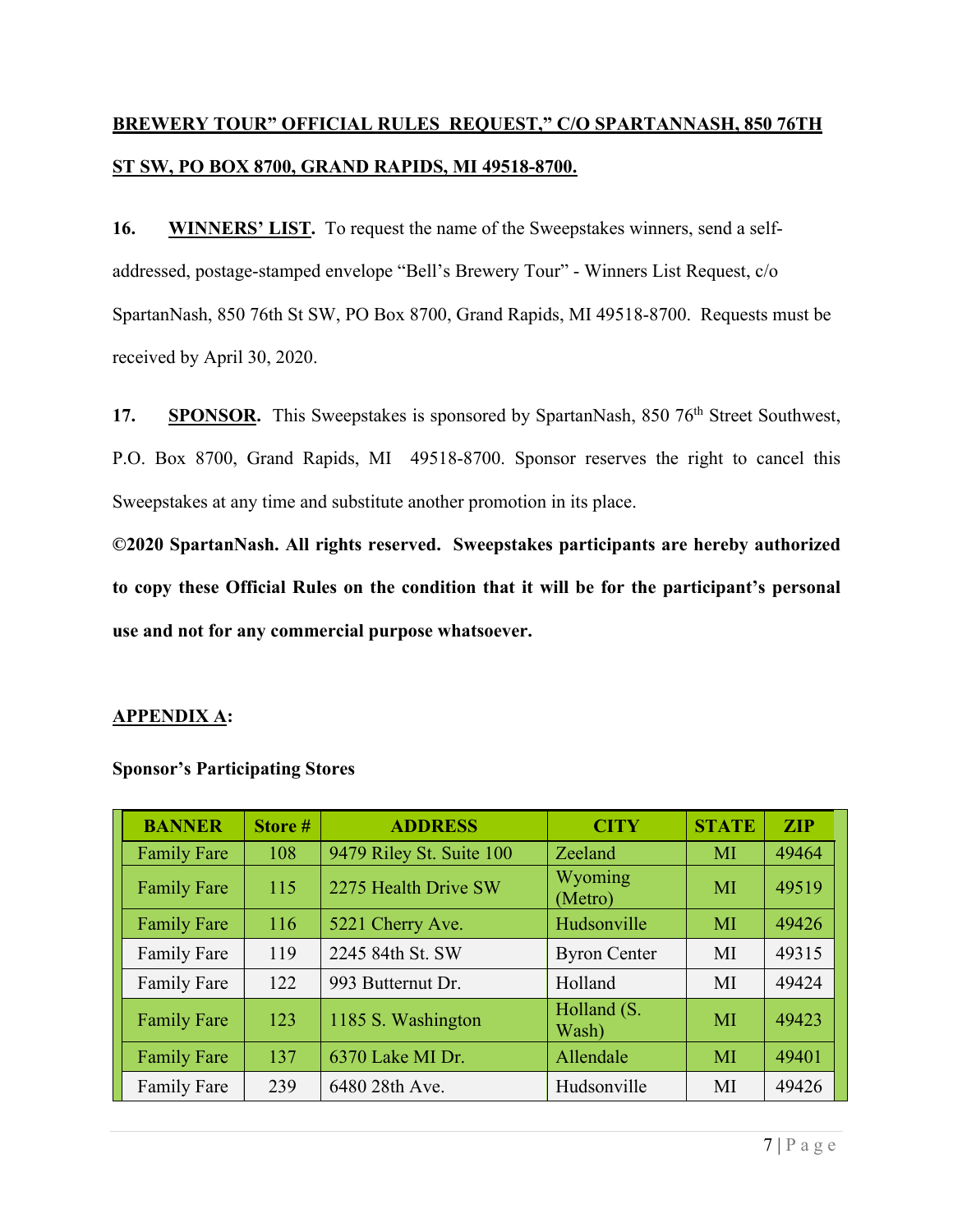| <b>Family Fare</b>  | 254  | 1225 Leonard NE               | Gr. Rapids           | MI | 49505 |
|---------------------|------|-------------------------------|----------------------|----|-------|
| <b>Family Fare</b>  | 265  | 6127 Kalamazoo SE             | Kentwood             | MI | 49508 |
| <b>Family Fare</b>  | 339  | 2755 Lake MI Dr. NW           | Gr. Rapids           | MI | 49504 |
| <b>Family Fare</b>  | 408  | 565 S. State St.              | Sparta               | MI | 49345 |
| <b>Family Fare</b>  | 635  | 1181 W. Randall               | Coopersville         | MI | 49404 |
| <b>Family Fare</b>  | 636  | 5241 Northland Drive          | Gr. Rapids           | MI | 49525 |
| <b>Family Fare</b>  | 641  | 4144 US 31 South              | <b>Traverse City</b> | MI | 49685 |
| <b>Family Fare</b>  | 642  | 905 E. 8th Street             | <b>Traverse City</b> | MI | 49686 |
| <b>Family Fare</b>  | 643  | 1002 Forest Avenue            | Frankfort            | MI | 49635 |
| <b>Family Fare</b>  | 645  | 211 S. Division               | Bellaire             | MI | 49615 |
| <b>Family Fare</b>  | 647  | 1057 US 31 South              | Manistee             | MI | 49660 |
| <b>Family Fare</b>  | 648  | 602 S Mitchell                | Cadillac             | MI | 49601 |
| <b>Forest Hills</b> | 1400 | 4668 Cascade Road             | <b>Grand Rapids</b>  | MI | 49546 |
| Ada Market          | 1401 | 444 Ada Dr SE                 | Ada                  | MI | 49301 |
| <b>Family Fare</b>  | 1501 | 3561 W Hghtn Lk Dr POB<br>699 | Houghton Lk          | MI | 48629 |
| <b>Family Fare</b>  | 1502 | 100 S. Bradley Hwy.           | Rogers City          | MI | 49779 |
| <b>Family Fare</b>  | 1504 | 992 S. Main                   | Cheboygan            | MI | 49721 |
| <b>Family Fare</b>  | 1505 | 2626 N. M-33, POB 480         | Rose City            | MI | 48654 |
| <b>Family Fare</b>  | 1506 | 111 Captain's Corner M66      | Charlevoix           | MI | 49720 |
| <b>Family Fare</b>  | 1507 | 619 N. Williams               | Mancelona            | MI | 49659 |
| <b>Family Fare</b>  | 1508 | 305 Morenci, POB 549          | Mio                  | MI | 48647 |
| <b>Family Fare</b>  | 1509 | 2206 S. M-76, POB 145         | West Branch          | MI | 48661 |
| <b>Family Fare</b>  | 1510 | 829 W. Main, POB 580          | Gaylord              | MI | 49735 |
| <b>Family Fare</b>  | 1511 | 2470 S. I-75 Bus. Loop        | Grayling             | MI | 49738 |
| <b>Family Fare</b>  | 1513 | 784 S. Cedar, POB 940         | Kalkaska             | MI | 49646 |
| Family Fare         | 1514 | 240 S. Lake, POB 873          | East Jordan          | MI | 49727 |
| <b>Family Fare</b>  | 1515 | 5105 Co. Rd 612, POB 40       | Lewiston             | MI | 49756 |
| <b>Family Fare</b>  | 1516 | 409 N. Fifth St., Box 220     | Roscommon            | MI | 48653 |
| <b>Family Fare</b>  | 1517 | 430 N. Lake St.               | <b>Boyne City</b>    | MI | 49712 |
| <b>Family Fare</b>  | 1519 | 5463 N. Huron Rd.             | Oscoda               | MI | 48750 |
| <b>Family Fare</b>  | 1522 | 533 S. Main St.               | Standish             | MI | 48658 |
| <b>Family Fare</b>  | 1523 | 1570 N. Clare Ave.            | Harrison             | MI | 48625 |
| <b>Family Fare</b>  | 1524 | 1204 State St.                | Gladwin              | MI | 48624 |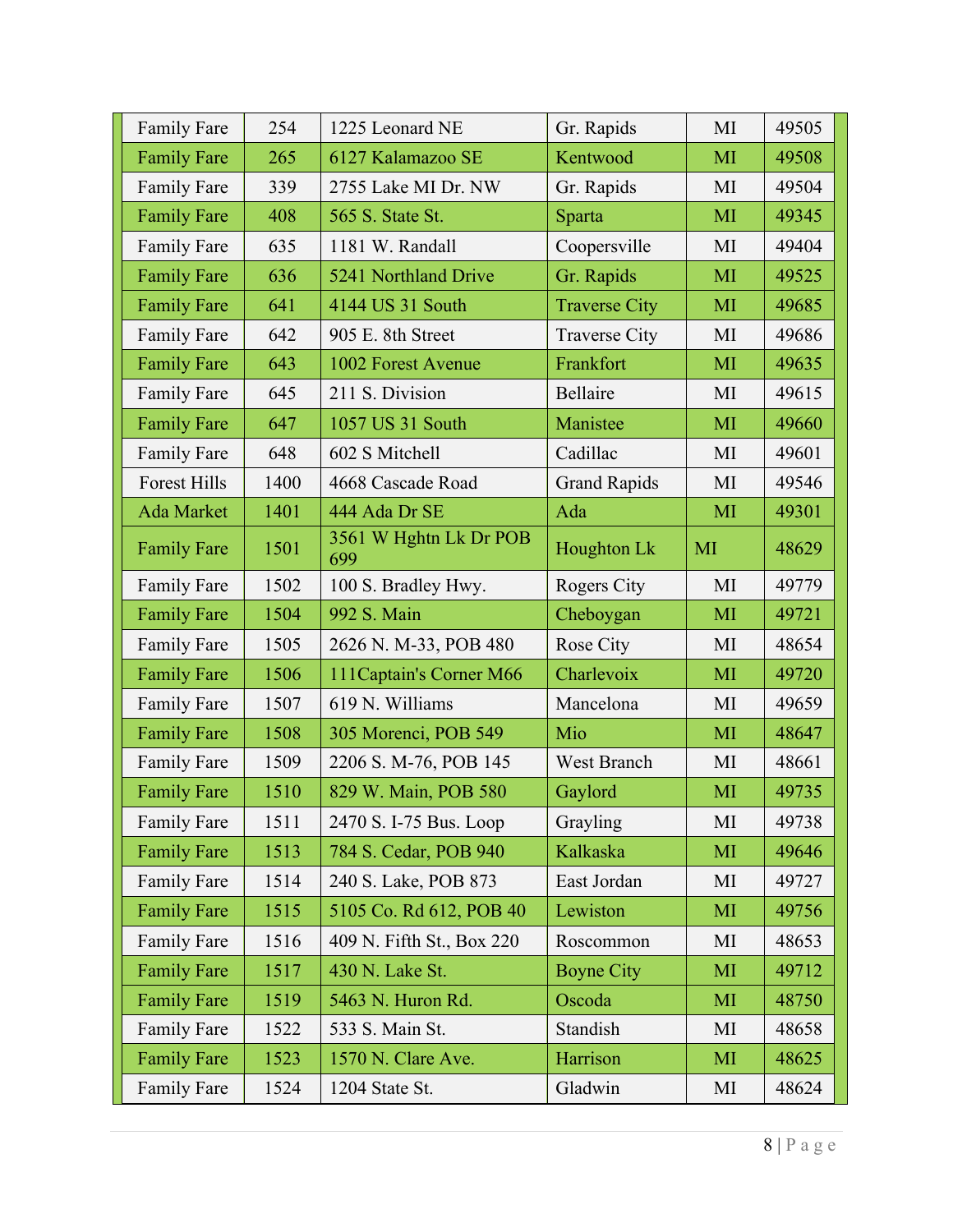| D & W              | 1525 | 1163 U.S. 31 North       | Petoskey                          | MI | 49770          |
|--------------------|------|--------------------------|-----------------------------------|----|----------------|
| <b>Family Fare</b> | 1527 | 425 East M-28            | Munising                          | MI | 49862          |
| <b>Family Fare</b> | 1530 | 699 US 2                 | St. Ignace                        | MI | 49781          |
| <b>Family Fare</b> | 1532 | 2026 N. Saginaw          | Midland                           | MI | 48640          |
| D & W              | 1570 | 1116 Robbins Road        | <b>Grand Haven</b>                | MI | 49417          |
| D & W              | 1571 | 1814 Breton Rd SE        | Gr. Rapids<br>(Breton Vlg)        | MI | 49506          |
| <b>Family Fare</b> | 1572 | 201 Marcell Dr NE        | Rockford                          | MI | 49341          |
| D & W              | 1573 | 6425 28th St., SE        | Gr. Rapids<br>(Cascade)           | MI | 49546          |
| D & W              | 1574 | 50 Douglas Ave.          | Holland                           | MI | 49424          |
| D & W              | 1575 | 2103 Parkview Ave.       | Kalamazoo<br>(Parkview)           | MI | 49008          |
| D & W              | 1576 | 2181 Wealthy St. SE      | Gr. Rapids<br>(Gaslight Vllg)     | MI | 49506          |
| D & W              | 1577 | 9375 Cherry Valley Av SE | Caledonia                         | MI | 49316          |
| <b>Family Fare</b> | 1579 | 3960 44th St., SW        | Grandville                        | MI | 49418          |
| <b>Family Fare</b> | 1580 | 2900 Burlingame Ave SW   | Wyoming<br>(Burlingame)           | MI | 49509          |
| <b>Family Fare</b> | 1586 | 4325 Breton Road SE      | Gr. Rapids                        | MI | 49512          |
| <b>Family Fare</b> | 1587 | 1415 E Fulton St.        | Gr. Rapids                        | MI | 49503          |
| <b>Family Fare</b> | 1589 | 1965 Baldwin St.         | Jenison                           | MI | 49428          |
| D & W              | 1591 | 2022 Apple Orchard Ave.  | <b>Grand Rapids</b>               | MI | 49525          |
| D & W              | 1903 | 151 W. Grand River       | Williamston                       | MI | 48895          |
| <b>Family Fare</b> | 1904 | 45 East Columbia         | <b>Battle Creek</b><br>(Lakeview) | MI | 49015          |
| VG's               | 1920 | 2400 W. Grand River      | Howell                            | MI | 48843-<br>8585 |
| VG's               | 1921 | 18005 Silver Parkway     | Fenton                            | MI | 48430-<br>3421 |
| VG's               | 1922 | 1520 W. Caro             | Caro                              | MI | 48723-<br>9260 |
| VG's               | 1925 | 710 S. Mill              | Clio                              | MI | 48420-<br>1491 |
| VG's               | 1927 | 1390 N. Leroy            | <b>North Fenton</b>               | MI | 48430-<br>2762 |
| VG's               | 1929 | 7461 N. Genesee          | Genesee                           | MI | 48437-<br>0245 |
| VG's               | 1930 | 8503 Davison             | Davison                           | MI | 48423-<br>2116 |